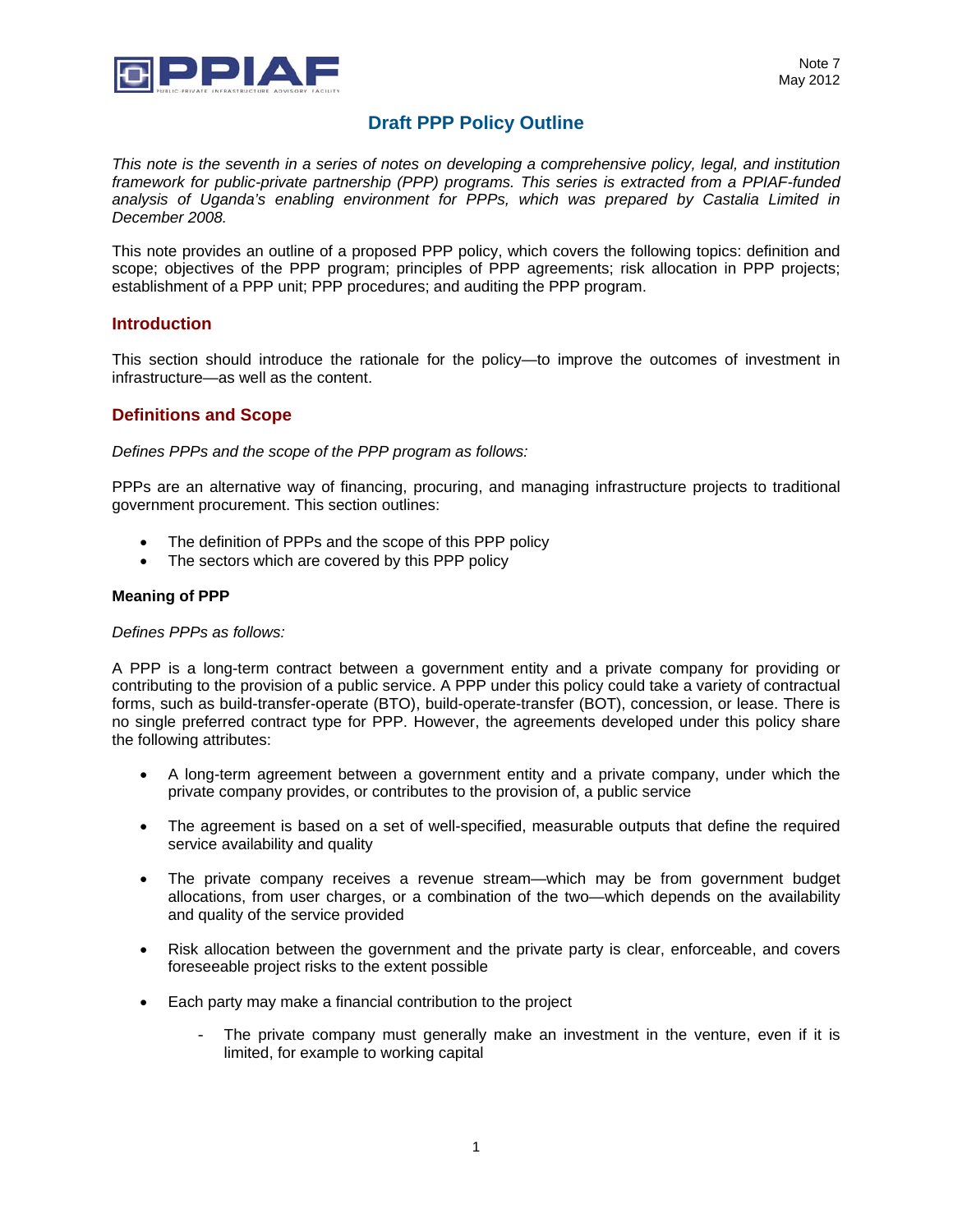- In addition to budget allocations for contracted payments, the government may make further contributions, such as providing, or enabling access to land, contributing existing assets, or providing debt or equity finance
- At the end of the contract, the associated assets revert to government ownership.

## **Scope of the PPP Policy**

### *Defines the scope of this policy, as follows:*

This PPP Policy—and the responsibilities, procedures and rules outlined herein—applies to the procurement by a government entity of any project that fits the definition of a PPP in the previous section, and in addition has the following characteristics:

- A capital investment requirement of greater than the local currency equivalent of USD 5 million
- A contract duration of longer than 5 years.

The PPP Unit can provide guidance on the applicability of this policy to a proposed project.

## **Priority PPP Sectors**

### *Sets the sectors in which the government intends to use PPPs, as follows:*

The government intends to use PPPs for projects that provide infrastructure and infrastructure services. PPPs may be used to provide national public infrastructure and infrastructure services, and also to contribute to government infrastructure and accommodation. This includes the following sectors, from among which the PPP Unit may define short term priority sub-sectors:

**National Infrastructure**—the fixed assets, networks, and facilities needed for the operation of the society and economy

- Power
- Water and sanitation
- Transport fixed assets—roads, bridges, railroads, ports, airports—and public systems such as bus networks, rail rolling stock, and ferries
- Telecommunication networks—local loop, exchanges, and backbone
- Business support assets such as industrial parks or irrigation systems
- Urban services such as street lighting and solid waste disposal.

**Government Infrastructure**—the fixed assets, networks, and facilities needed for the operation of government

- Government accommodation—physical buildings from which government services are provided, such as offices, prison buildings, hospital buildings, and school buildings
- Government networks such as telephone or IT hardware—where these systems are not subject to rapid technological change.

The government entities responsible for investment planning in these sectors should take into consideration the scope for using PPPs to achieve their policy objectives. The PPP Unit, described below, can provide support in assessing the potential for PPPs.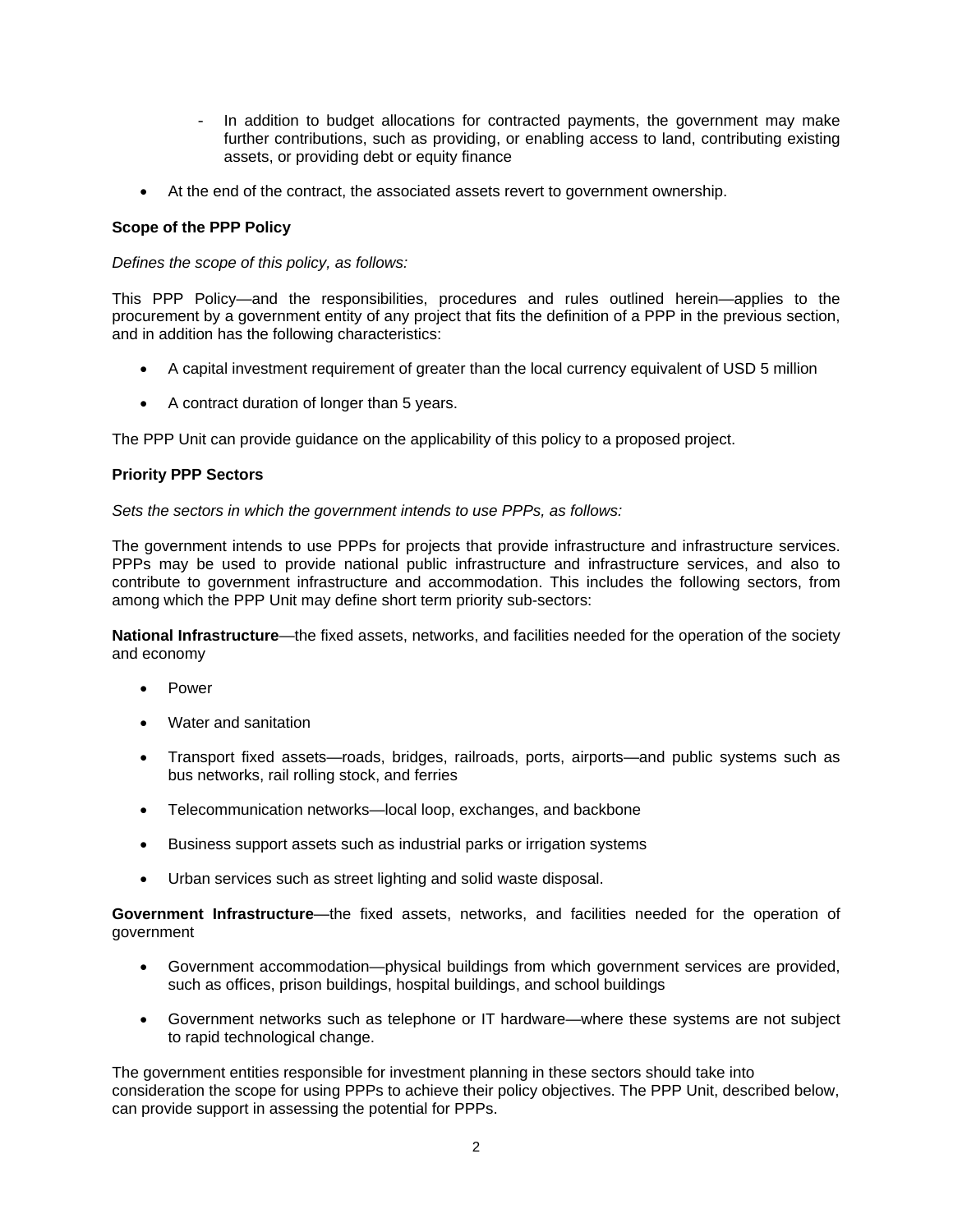# **Objectives**

*Outlines the government's objectives in pursuing PPPs and in creating a PPP framework, as follows:* 

The government will develop PPPs in infrastructure with the following objectives in mind:

- To increase the financing available for infrastructure by making use of private sector investment resources
- To improve value for money in infrastructure projects by creating incentives for best-practice design, timely completion, and efficient operation by sharing project risk with the private sector
- To encourage innovation in the provision of infrastructure
- To improve the sustainability of infrastructure and infrastructure services
- To improve accountability in public expenditure.

The government should put a PPP framework in place to promote using PPPs to develop infrastructure where this is consistent with the objectives listed above. That is, to ensure PPP projects are developed which address policy priorities, and which have potential to be sustainable PPPs that represent value for money to the government or users. This PPP framework also aims to improve the execution of PPP projects, by ensuring:

- PPPs are well-structured, with risks allocated appropriately
- PPPs are procured competitively, with appropriate information provided to bidders at each stage of procurement
- PPPs are developed and implemented efficiently—for example, by reducing the complexity of coordination between government agencies, and by achieving the appropriate balance between in-house expertise and external advisory capacity.

# **Principles of PPP Agreements**

*Defines the principles by which PPP contracts will be structured, procured, managed, and reported as follows:* 

### **Principles of PPP project design**

In designing PPPs to deliver the objectives outlined above, the government will adhere to the following principles:

- Project specifications should focus on the end result—delivery of facilities or services at specified standards—rather than the inputs or means of delivery
- Government payments to the private party, where required, will be based on the delivery of facilities or services consistent with performance standards that are clearly defined in the PPP contract
- User charges, where applied, will be specified in the PPP contract or subject to credible regulation
- Where the services provided are paid for by user charges, the project cost may also be subsidized by Government, where such subsidies are consistent with the Government's policy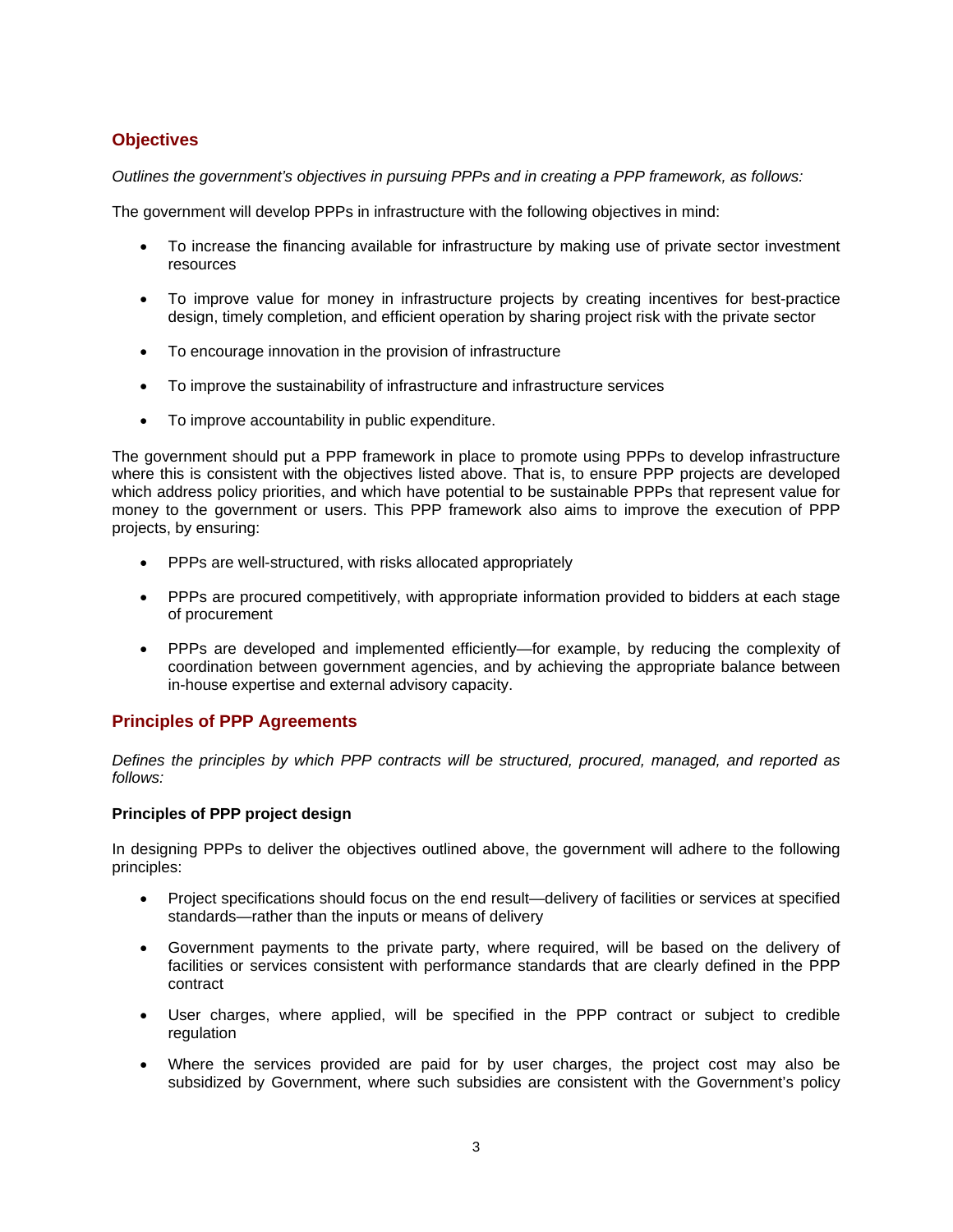priorities. Payment of subsidies will be based on the delivery of facilities or services consistent with performance standards that are clearly defined in the PPP contract

- The government may provide equity or debt finance to the project company—not exceeding 50% of the total equity or total debt respectively—where the government expects that such an investment increases the value for money of the project
- The government may provide land or existing assets to the project company—this may be subject to payment of concession or lease fees to the government
- Where land is to be acquired by the project company, the government may support this process by providing appropriate way-leaves
- Project risk allocation will be clearly documented in the contract, and designed to deliver the best value for money from the project. Risk allocation principles are outlined in the following section of this policy.

## **Principles of procedures for procuring and managing PPPs**

PPPs are a form of public procurement, so are subject to the principles of public procurement outlined in the relevant acts and legislation. PPP procurement principles should be as follows:

- Procurement processes should promote transparency, fairness, and accountability
- Procurement processes should maximize competition and seek to achieve value for money
- Open bidding should be used and contracts should be awarded according to bid evaluation criteria published in advance in tender documents
- Procurement must be non-discriminatory with respect to any criterion—to include race, religion or gender—not related to qualification. Participation may be limited on the basis of nationality in certain circumstances, and with the prior approval of the relevant authority

PPPs generally involve some form of public expenditure—whether direct or contingent through provision of guarantees—and so should be managed consistently with the principles of the relevant acts of legislation for a country.

## **Risk Allocation in PPP Projects**

*Defines the principles by which PPP project risks will be allocated, as follows:* 

A key principle of PPP projects is that project risk allocation should be clearly documented in the contract and designed to deliver the best value for money from the project. This does not mean transferring all risk to the private party, but allocating risk between the government and private parties appropriately.

To deliver value for money, project risks will be allocated so that each party bears the risks they are bestplaced to manage. This means risks will be allocated to the party best able to:

- Influence the risk factor, where possible
- Influence the sensitivity of total project value to the risk factor—that is, to anticipate or respond to risk factor, if it cannot be influenced directly
- Absorb the risk, where it can neither be influenced nor its impact controlled.

The party to which a risk is allocated will have control over decisions related to the risk factor.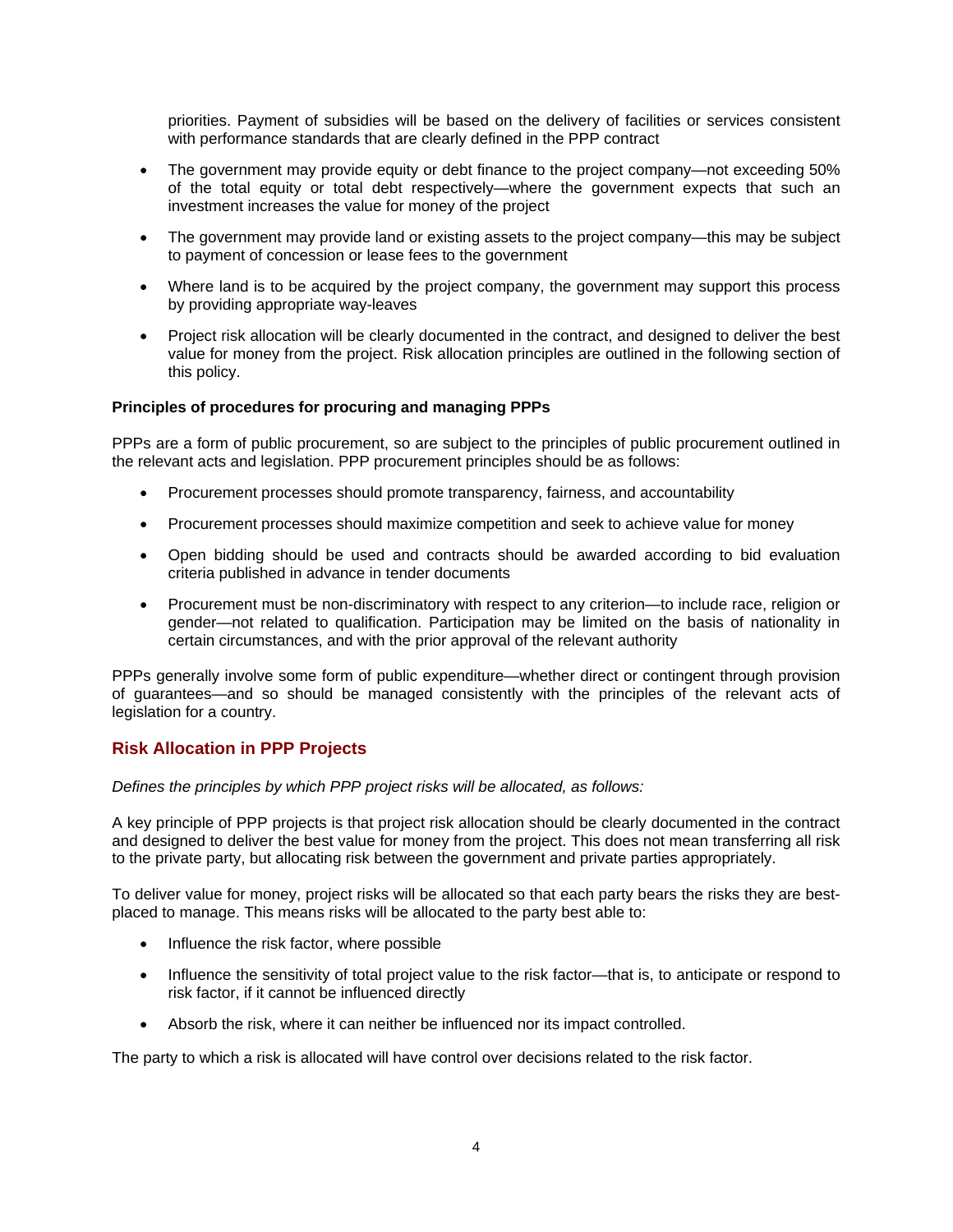The risks the government may bear or share, according to these principles, will vary from project to project. They may include, but are not limited to:

- **Regulatory risk**—the risk that changes in law or regulations affecting the sector in which the PPP takes place will impact project value. Tariff risk is the most common regulatory risk—the risk that the entity responsible for setting tariffs will not uphold the level of tariffs needed for cost recovery
- **Demand risk**—the risk that demand for the service is less than expected
- **Land acquisition risk**—the risk that the project developer will not be able to acquire the land necessary to develop the PPP
- **Land quality or environment risk**—the risk that the quality of land or other environmental factors which are difficult to measure or predict—such as lake water levels—is different than expected, impacting the value of the project company
- **Foreign exchange risk**—where project inflows are in a different currency to outflows, variability in the exchange rate will affect project value
- **Uninsurable force majeure risk**—the risk that non project-specific events beyond the control of either party will occur. Some force majeure risks, such as earthquakes or floods, are insurable while others, such as acts of terrorism or war, cannot typically be insured.

Where appropriate, the government will accept these risks through specific contractual agreements, such as take-or-pay contracts or guarantees. The government will not accept general project risk by providing loan guarantees to private sponsors of PPP projects.

# **PPP Unit**

*Introduces the PPP Unit and outlines its authority, reporting structure and mandate:* 

- *A PPP Unit [has been] established as the government's centre of expertise in PPP*
- *Outlines the PPP Unit's location and reporting structure within the Ministry of Finance*
- *Outlines the PPP Unit's mandate, as follows:*

The PPP Unit is mandated to support the development and implementation of good-quality PPPs which deliver the government's objectives as outlined above. This mandate includes three broad roles:

- **Providing technical support** to line ministries in identifying and developing PPP projects:
	- Helping line ministries and government entities identify PPP options—working with planning teams within each agency to identify where PPPs could be used to meet policy objectives and to prioritize these projects
	- Helping line ministries develop PPP projects, prepare for and conduct the transaction the PPP Unit will form part of the team assigned to developing an approved project, preparing the transaction documents, and, subject to approval, conducting the PPP transaction
- **Assessing and certifying PPP projects**—the certification of the PPP Unit is required before investment is made in developing a PPP project. This certification will be based on the project's accordance with the principles outlined in this policy and specific requirements to be developed in more detail by the PPP Unit
- **Developing and promoting this PPP policy** and the use of PPPs within the country:
	- Periodically reviewing and proposing revisions to this PPP policy